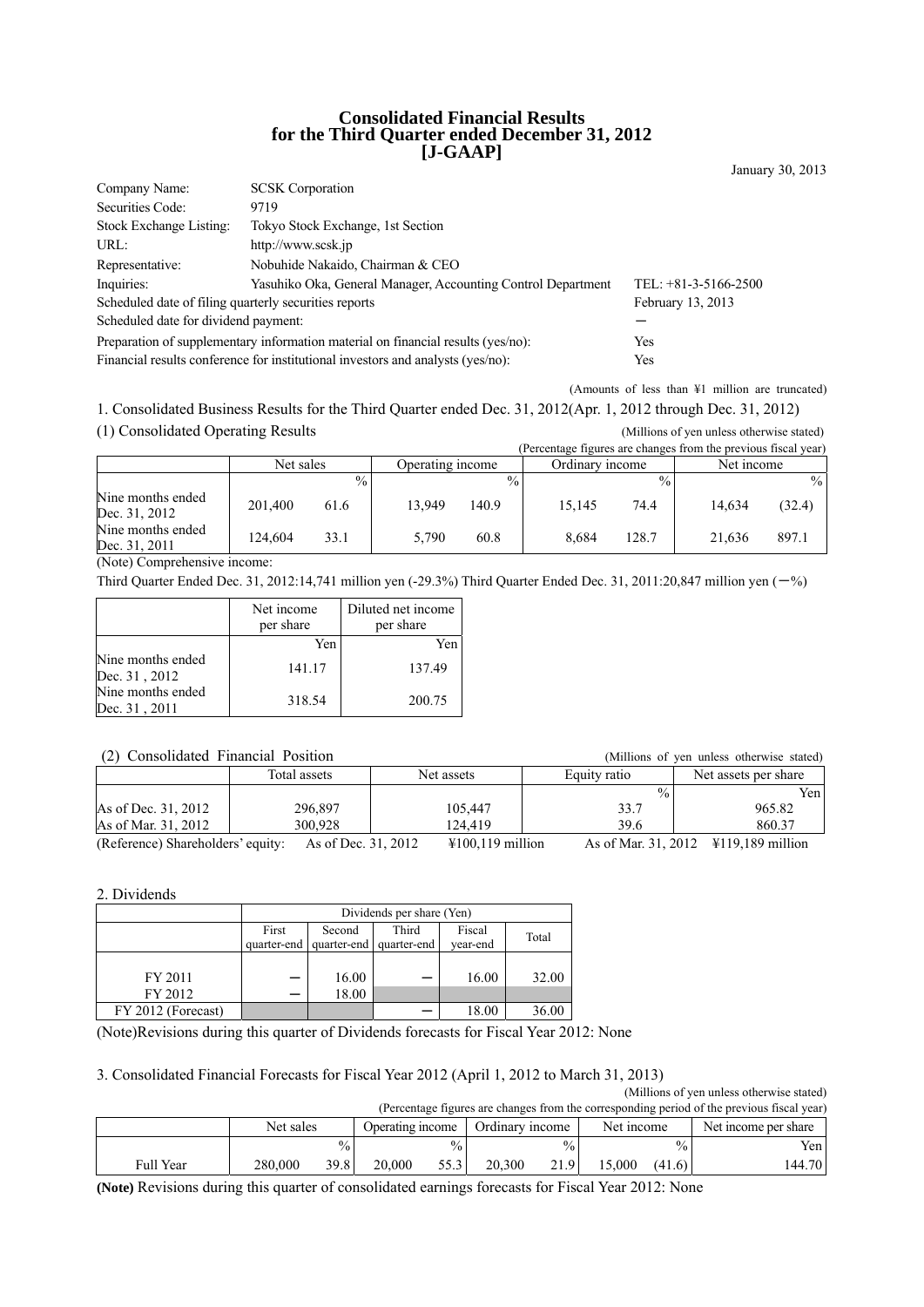(1) Changes in significant subsidiaries during the period : None

(2) Changes in accounting policies, changes in accounting estimates and restatement of prior period financial statements after error corrections

1) Changes in accounting policies, changes in accounting standards and other regulations: None

2) Changes in accounting policies due to other reasons: None

3) Changes in accounting estimates: None

4) Restatement of prior period financial statements after error corrections: None

(3) Number of shares issued (Common stock)

| 1) The number of shares issued as of the period-end (including treasury stock) |  |  |  |  |  |
|--------------------------------------------------------------------------------|--|--|--|--|--|
|--------------------------------------------------------------------------------|--|--|--|--|--|

|    | As of Dec. 31, 2012                                                            | 107,986,403 shares |
|----|--------------------------------------------------------------------------------|--------------------|
|    | As of Mar. 31, 2012                                                            | 107,986,403 shares |
| 2) | The number of shares of treasury stock as of the period-end                    |                    |
|    | As of Dec. 31, 2012                                                            | 4,324,010 shares   |
|    | As of Mar. 31, 2012                                                            | 4,322,267 shares   |
| 3) | The average number of shares during the period (Apr. 1, 2012 to Dec. 31, 2012) |                    |
|    | As of Dec. 31, 2012                                                            | 103,663,372 shares |
|    | As of Dec. 31, 2011                                                            | 67,925,257 shares  |

\* Statement of implementation status for auditing procedures

• These consolidated quarterly financial results for the Third quarter are exempt from auditing procedures based on the Financial Instruments and Exchange Act. Auditing procedures based on the Financial Instruments and Exchange Act had not been completed as of the release of these consolidated quarterly financial results.

\* Cautionary statement concerning appropriate use of financial forecasts and other explanatory notes

- The financial forecasts contained in this document are based on the information currently available and certain assumptions deemed reasonable. Actual results may vary from these forecasts for various reasons. With regard to the assumptions on which financial forecasts are based and other explanatory notes in connection with the use of financial forecasts, please refer to "Qualitative information of Consolidated Financial Forecast for the fiscal year ending March 31, 2013" on page 3.
- SCSK will hold a results briefing for institutional investors and analysts on Jan. 30, 2013. Materials used in the briefing, a transcript of the main questions and answers, and other related information will be published on SCSK's website promptly thereafter.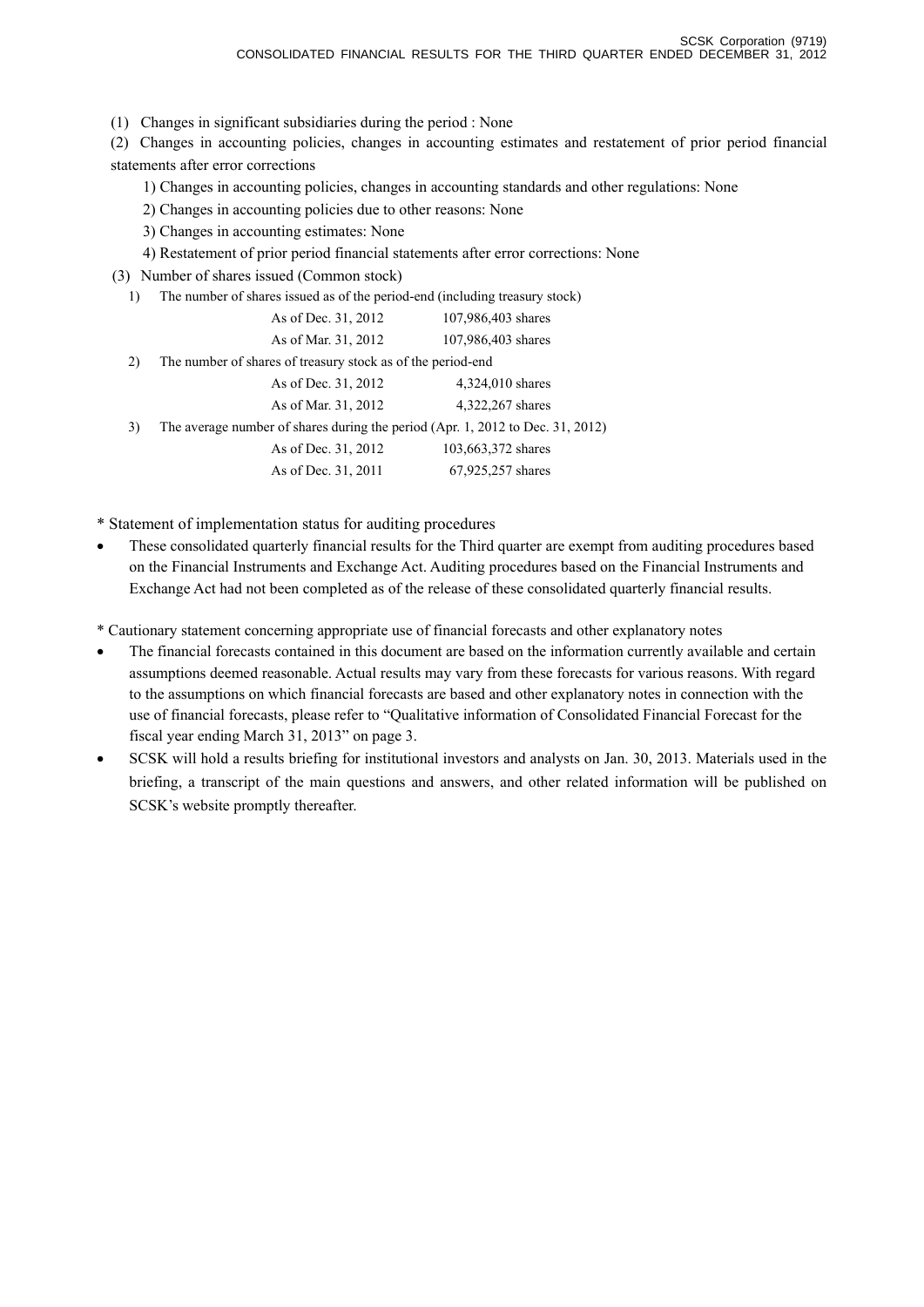# Contents

|     | 1. Qualitative information regarding Operating Results for the quarter ended December 31, 2012 ····························2                                                                       |
|-----|----------------------------------------------------------------------------------------------------------------------------------------------------------------------------------------------------|
| (1) |                                                                                                                                                                                                    |
| (2) |                                                                                                                                                                                                    |
| (3) |                                                                                                                                                                                                    |
|     |                                                                                                                                                                                                    |
| (1) | Transfer of important subsidiaries in the three months under review manufactured and a final substitution of                                                                                       |
| (2) | Adoption of specific accounting procedures in preparing quarterly consolidated financial statements  4                                                                                             |
| (3) | Changes in accounting policies, changes in accounting estimate and restatement of prior period financial                                                                                           |
|     |                                                                                                                                                                                                    |
|     | 3. Consolidated Quarterly Financial Statements manufactured and continuum control of the Statements of Statements                                                                                  |
| (1) |                                                                                                                                                                                                    |
| (2) | Consolidated Quarterly Statements of Income and Comprehensive Income manufacturer and Tonsolidated Quarterly Statements of Income and Comprehensive Income manufacturer and Tonsolidated Quarterly |
|     |                                                                                                                                                                                                    |
|     | Consolidated Quarterly Statements of Comprehensive Income manufactured and a superior of Consolidated Quarterly Statements of Comprehensive Income manufactured and a superior of $\delta$         |
| (3) |                                                                                                                                                                                                    |
| (4) |                                                                                                                                                                                                    |
| (5) |                                                                                                                                                                                                    |
| (6) | Notes concerning Significant Changes in Shareholder's Equity manufactured and the state of 13                                                                                                      |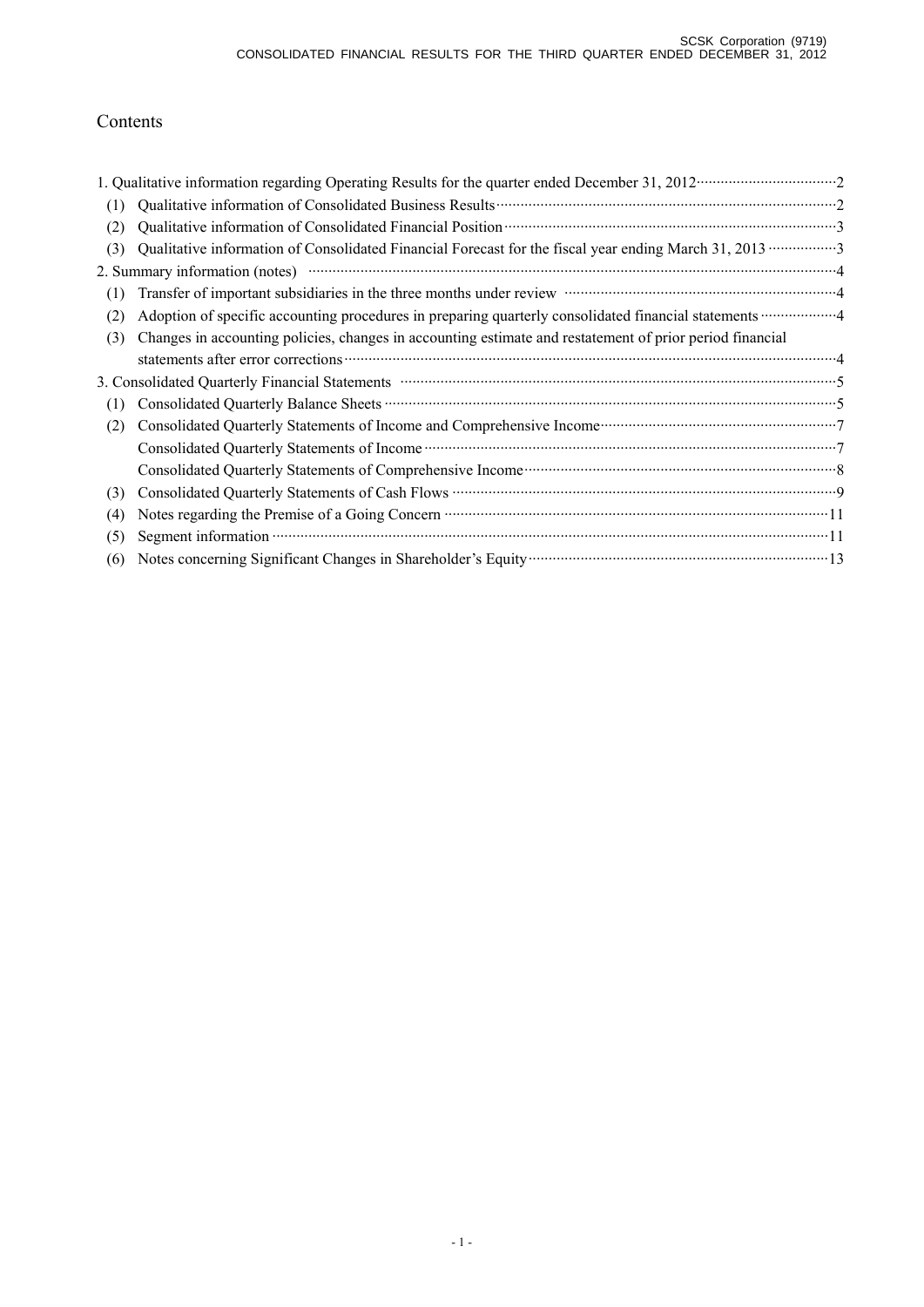### **1. Qualitative information regarding Operating Results for the quarter ended December 31, 2012 (1) Qualitative information of Consolidated Business Results**

In the Japanese economy in the third-quarter period under review, consumer spending was firm and earthquake disaster-related reconstruction demand increased. However, business confidence was marked by caution from start to finish, particularly in manufacturing against a backdrop of the effects of the strong yen and concerns of a downturn in overseas economies.

Additionally, the recent worsening of Sino-Japanese relations has had an impact on Japan's economy, making the domestic business climate generally weak.

Despite these economic trends, the business environment surrounding SCSK Group has seen stable corporate earnings, and IT investment by corporate customers has shown a recovery trend and is becoming firm after having been continuously reduced or postponed in recent years.

In particular, actual demand for strategic IT investment is being seen, with the manufacturing and distribution sectors taking measures to strengthen production and sales and globalize activities, the telecommunications industry enhancing systems for smartphone-related business, and strong demand in the financial industry for IT investment relating to business mergers and integration, particularly from banking and insurance industry customers. Additionally, demand has grown for cloud-type IT services to further increase work efficiency and production, while data centers' needs for business continuity planning and disaster recovery, spurred by the Great East Japan Earthquake of two years ago, are on an increasing trend.

Turning to the Company's consolidated operating results for the period under review, net sales increased 61.6% compared to the same period of the previous fiscal year to ¥201,400 million, supported by the business environment outlined above and reflecting strong business growth, especially with distribution and telecommunications customers in systems development, as well as the increased business scale due to the merger.

Operating income increased 140.9% year on year to ¥13,949 million. This was attributable to an increase in profitability from increased efficiency and reduced expenses in numerous areas, including SG&A costs. Ordinary income increased 74.4% to ¥15,145 million. Net income decreased 32.4% to ¥14,634 million, reflecting the absence of deferred tax assets arising from the merger that were recorded in the previous year. For the period under review, net income before income taxes, etc. actually increased significantly over the previous comparable period.

The Japanese economy, despite concerns of a downturn in overseas economies, is expected to respond to the effects of the new administration's introduction of a large emergency economic stimulus and inflation targets as part of monetary policy management. Since the beginning of the year the forex market, hitherto marked by the strong yen, has entered a corrective phase and could link to economic recovery in the near future in response to the market's expectations for these policies.

The business environment must continue to be watched closely for changes. While it seems likely to continue firming in the near term, fears of a renewed downward swing may emerge, depending on the status of overseas economies and the effectiveness of the new administration's policies, and this may lead to further caution on IT investment among corporate customers.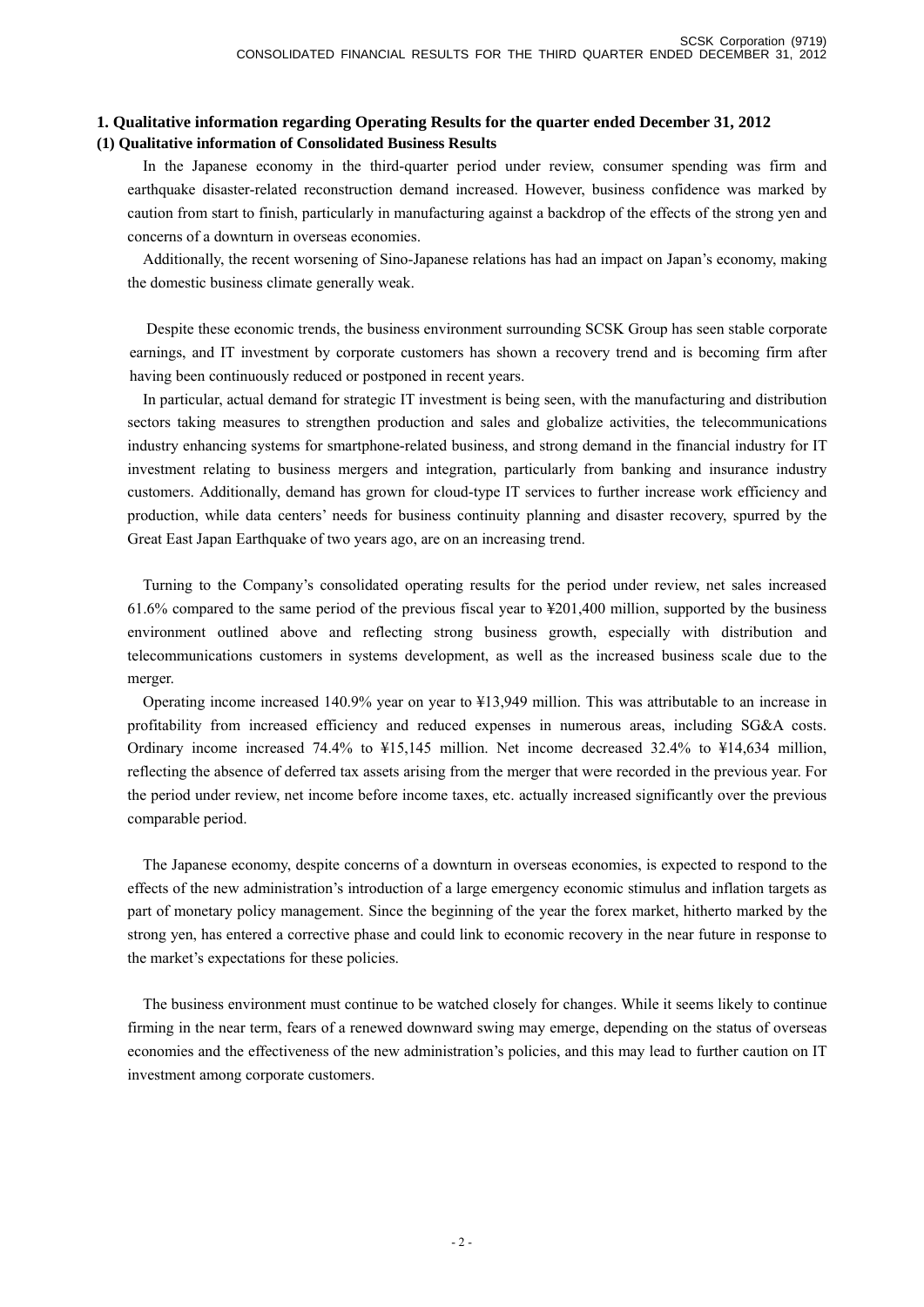### **(2) Qualitative information of Consolidated Financial Position**

Cash and cash equivalents ("cash") as of December 31, 2012 decreased ¥1,919 million compared to March 31, 2012 to ¥61,742 million. The increase or decrease in each cash flow type and the main factors for such changes are as follows.

### Cash flow from operating activities

Net cash provided by operating activities was ¥15,908 million.

The main cash inflow factors were net income before income taxes and minority interests of ¥15,178 million, depreciation of ¥4,956 million and a decrease in accounts receivable of ¥5,288 million. The main cash outflow factors were a decrease in accounts payable of ¥2,281 million and a decrease in "Other" of ¥7,868 million due to payment of a one-time expense relating to the reorganization of personnel system.

### Cash flow from investing activities

Net cash used in financing activities was ¥5,316 million.

The main cash inflow factor was liquidation of investment securities of ¥2,207 million and income from the recovery of short-term loans of ¥1,357 million. The main cash outflow factors were acquisition of tangible fixed assets of ¥7,932 million and acquisition of intangible fixed assets of ¥1,879 million.

## Cash flow from financing activities

Net cash used in financing activities was ¥12,542 million.

The main cash inflow factors were long-term borrowings of ¥20,000 million and issuance of bonds of ¥10,000 million. The main cash outflow factors were share repurchase of ¥30,081 million, repayment of longterm debt of ¥7,500 million, dividend payments of ¥1,662 million (¥16 per share) for the fiscal year ending March 31, 2012 and interim dividend payments of  $\frac{1870 \text{ million}}{418 \text{ per share}}$  for the fiscal year ending March 31, 2013.

## **(3) Qualitative information of Consolidated Financial Forecast for the fiscal year ending March 31, 2013**

Business performance for the third quarter of this fiscal year was generally in accordance with forecasts and there are no changes to the consolidated forecasts issued on October 31, 2012.

### \*Characteristics of SCSK Group's quarterly results

As many companies in Japan have fiscal years that run from April to March, adoption and inspection of computer systems tends to be concentrated in September and March, respectively the halfway point and end of the April to March fiscal year. Excluding sales covered by contract agreements, SCSK Group mainly records sales on a receipt-and-inspection basis. This means that Group business results fluctuate by season, with sales and income tending to be concentrated in the second and fourth quarters of each year.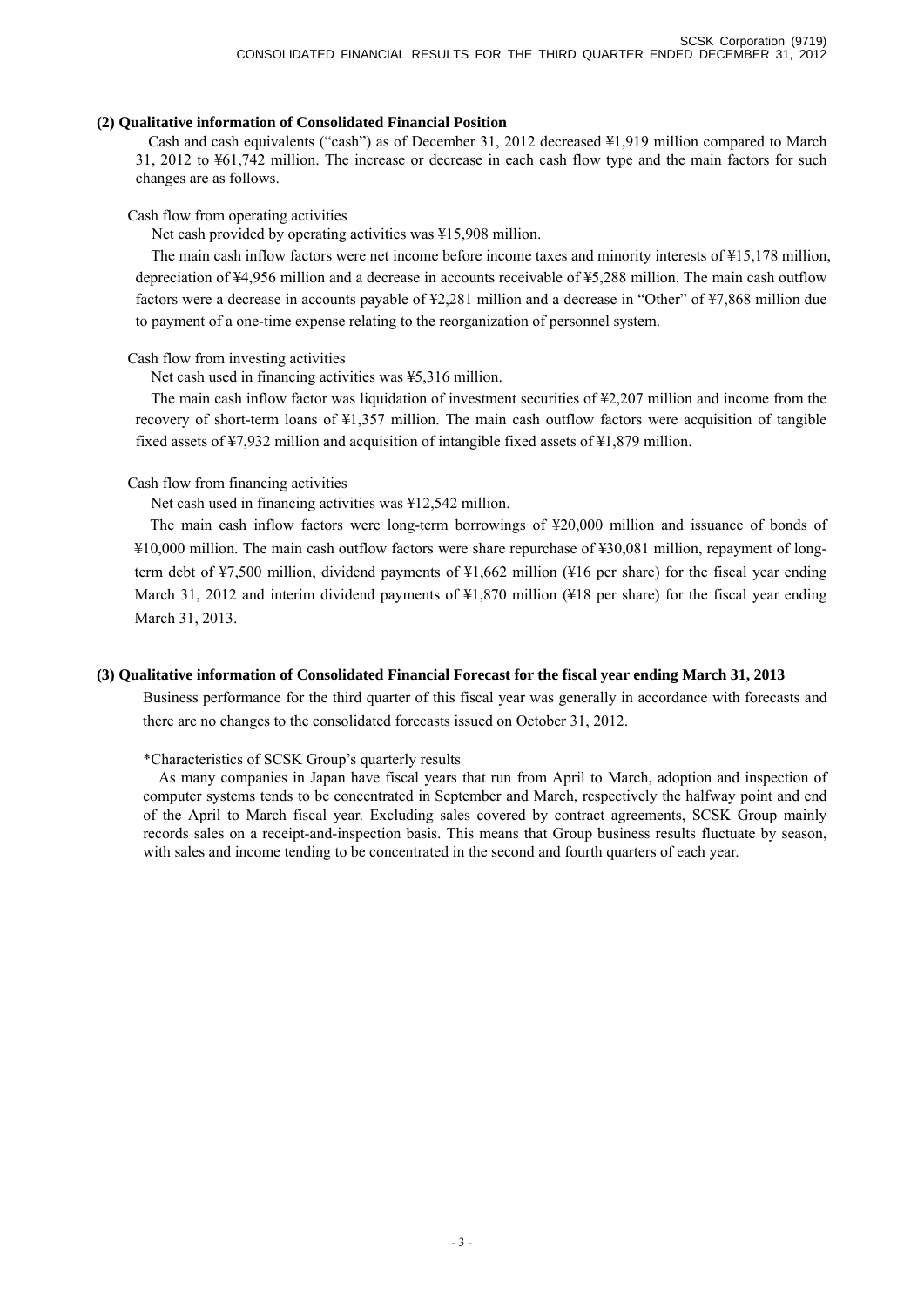# **2.Summary information (notes)**

**(1)Transfer of important subsidiaries in the three months under review**  No applicable items

**(2)Adoption of specific accounting procedures in preparing quarterly consolidated financial statements**  No applicable items

**(3)Changes in accounting policies, changes in accounting estimates and restatement of prior period financial statements after error corrections** 

No applicable items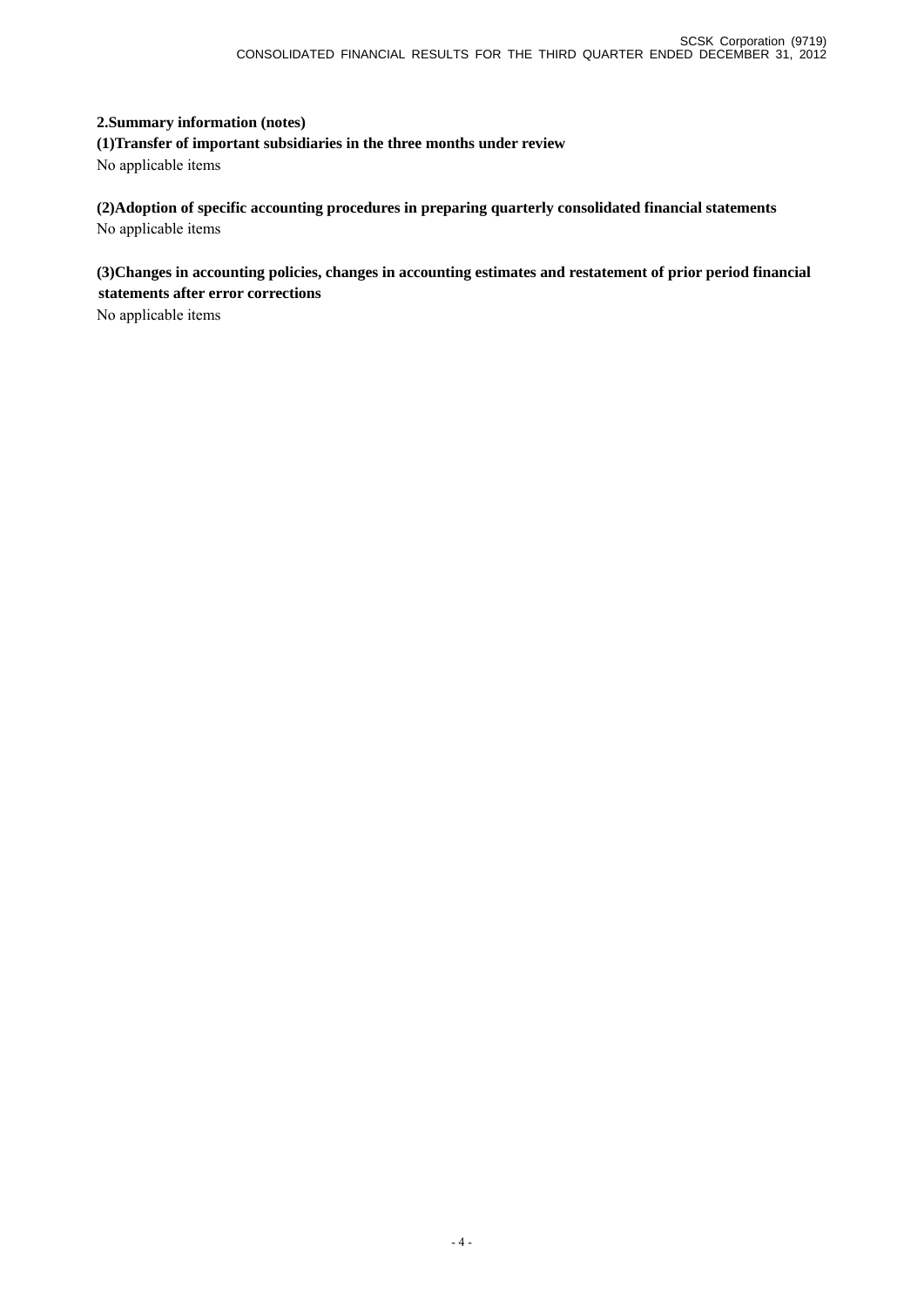# **3. Consolidated Quarterly Financial Statements**

# **(1) Consolidated Quarterly Balance Sheets**

|                                     |                     | (Unit: Millions of Yen) |
|-------------------------------------|---------------------|-------------------------|
|                                     | As of Mar. 31, 2012 | As of Dec. 31, 2012     |
| <b>ASSETS</b>                       |                     |                         |
| Current assets                      |                     |                         |
| Cash and deposits                   | 28,158              | 21,882                  |
| Notes and accounts receivable-trade | 55,942              | 50,682                  |
| Short-term investment securities    | 1,599               | 1,399                   |
| Operational investment securities   | 35,787              | 37,360                  |
| Merchandise and finished goods      | 2,923               | 3,630                   |
| Work in process                     | 619                 | 1,224                   |
| Raw materials and supplies          | 33                  | 20                      |
| Short-term loans receivable         | 17,275              | 15,891                  |
| Deposits paid                       | 36,802              | 41,059                  |
| Other                               | 18,887              | 20,299                  |
| Allowance for doubtful accounts     | (10, 818)           | (10,795)                |
| Total current assets                | 187,212             | 182,654                 |
| Noncurrent assets                   |                     |                         |
| Property, plant and equipment       |                     |                         |
| Buildings and structures, net       | 25,753              | 26,979                  |
| Land                                | 19,614              | 22,118                  |
| Others, net                         | 8,340               | 7,665                   |
| Total property, plant and equipment | 53,708              | 56,763                  |
| Intangible assets                   |                     |                         |
| Goodwill                            | 454                 | 371                     |
| Other                               | 7,229               | 7,416                   |
| Total intangible assets             | 7,683               | 7,787                   |
| Investments and other assets        |                     |                         |
| Investment securities               | 15,944              | 13,941                  |
| Other                               | 36,719              | 36,052                  |
| Allowance for doubtful accounts     | (340)               | (302)                   |
| Total investments and other assets  | 52,323              | 49,691                  |
| Total noncurrent assets             | 113,715             | 114,243                 |
| <b>Total assets</b>                 | 300,928             | 296,897                 |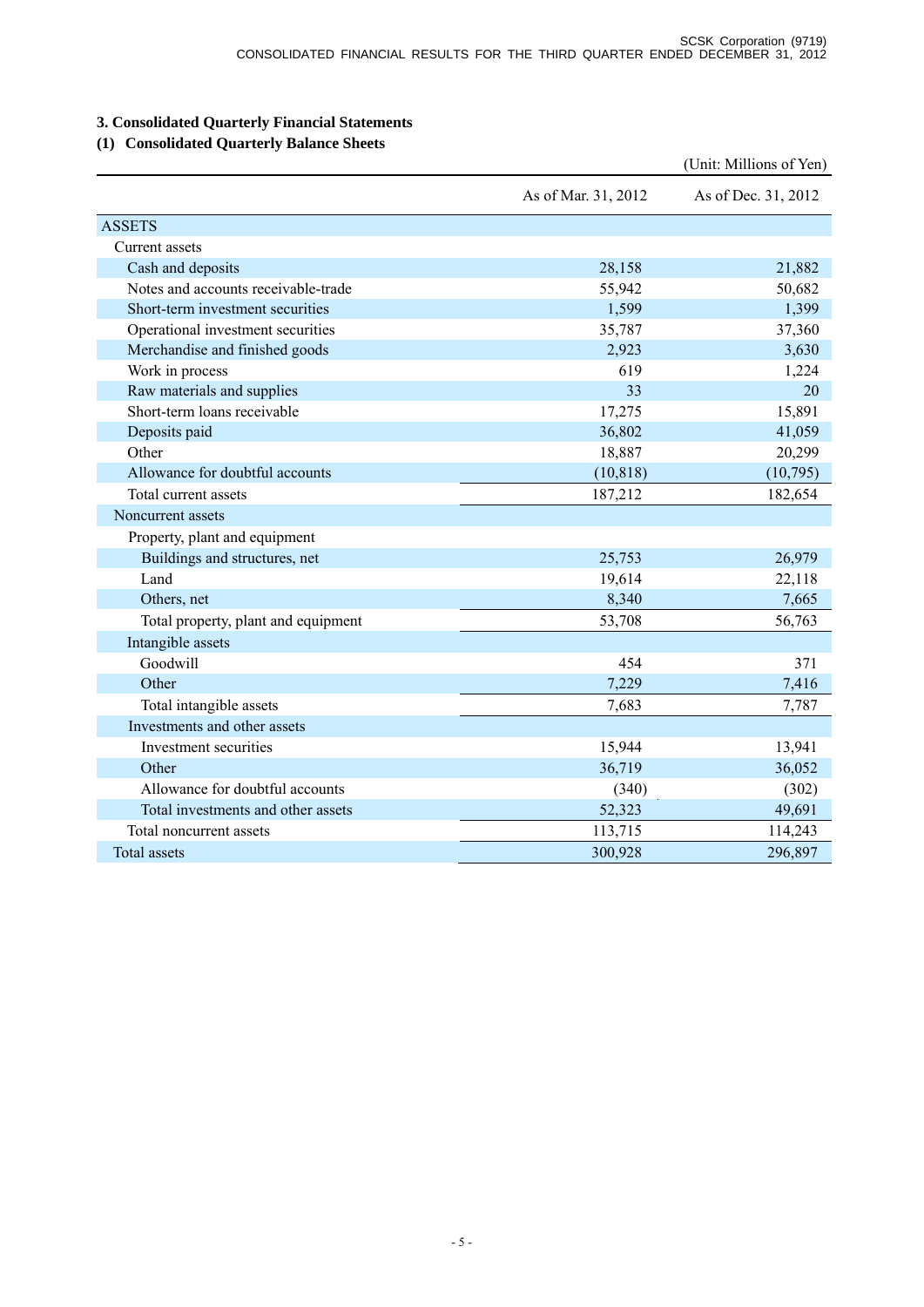|                                                       |                     | (Unit: Millions of Yen) |
|-------------------------------------------------------|---------------------|-------------------------|
|                                                       | As of Mar. 31, 2011 | As of Dec. 31, 2012     |
| <b>LIABILITIES</b>                                    |                     |                         |
| <b>Current liabilities</b>                            |                     |                         |
| Notes and accounts payable-trade                      | 16,270              | 13,980                  |
| Current portion of bonds with subscription rights to  |                     | 35,000                  |
| shares                                                |                     |                         |
| Current portion of long-term loans payable            | 10,000              | 10,000                  |
| Income taxes payable                                  | 579                 | 403                     |
| Provision for bonuses                                 | 5,753               | 2,831                   |
| Provision for directors' bonuses                      | 66                  | 56                      |
| Provision for loss on construction contracts          | 261                 | 78                      |
| Deposits received of prepaid cards                    | 59,220              | 62,858                  |
| Other                                                 | 30,395              | 24,516                  |
| Total current liabilities                             | 122,548             | 149,725                 |
| Noncurrent liabilities                                |                     |                         |
| Bonds payable                                         |                     | 10,000                  |
| Bonds with subscription rights to shares              | 35,000              |                         |
| Long-term loans payable                               | 9,860               | 22,360                  |
| Provision for retirement benefits                     | 4,190               | 4,900                   |
| Provision for directors' retirement benefits          | 53                  | 45                      |
| Asset retirement obligations                          | 1,341               | 1,391                   |
| Other                                                 | 3,515               | 3,025                   |
| Total noncurrent liabilities                          | 53,960              | 41,723                  |
| <b>Total liabilities</b>                              | 176,508             | 191,449                 |
| <b>NET ASSETS</b>                                     |                     |                         |
| Shareholders' equity                                  |                     |                         |
| Capital stock                                         | 21,152              | 21,152                  |
| Capital surplus                                       | 33,152              | 3,074                   |
| Retained earnings                                     | 73,554              | 84,638                  |
| Treasury stock                                        | (8,690)             | (8,692)                 |
| Total shareholders' equity                            | 119,168             | 100,173                 |
| Accumulated other comprehensive income                |                     |                         |
| Valuation difference on available-for-sale securities | 787                 | 603                     |
| Deferred gains or losses on hedges                    | (27)                | 11                      |
| Foreign currency translation adjustment               | (738)               | (668)                   |
| Total accumulated other comprehensive income          | 21                  | (53)                    |
| Subscription rights to shares                         | 190                 | 192                     |
| Minority interests                                    | 5,039               | 5,135                   |
| Total net assets                                      | 124,419             | 105,447                 |
| Total liabilities and net assets                      | 300,928             | 296,897                 |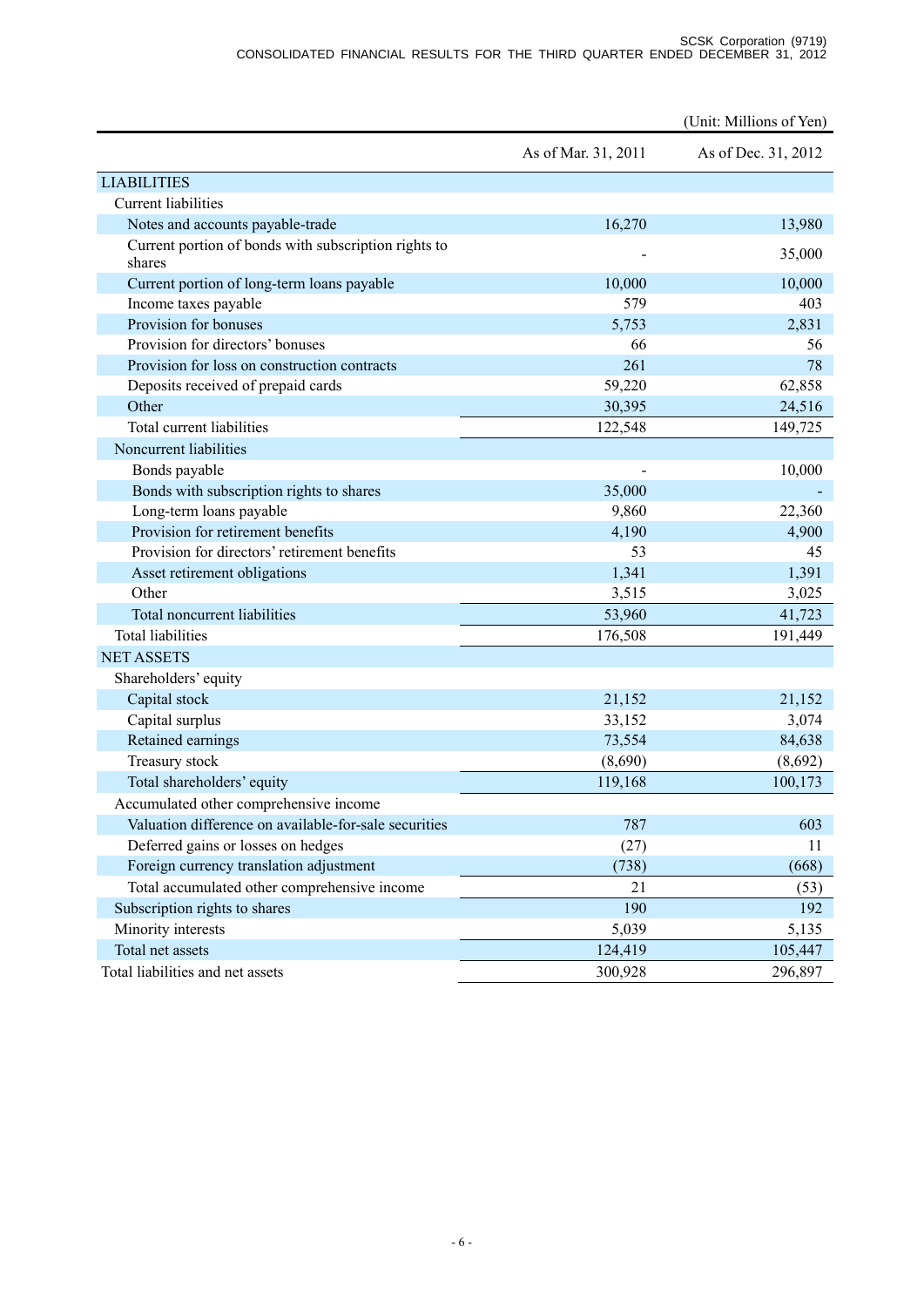# **(2) Consolidated Quarterly Statements of Income and Comprehensive Income Consolidated Quarterly Statements of Income**

|                                                      |                                       | (Unit: Millions of Yen)               |
|------------------------------------------------------|---------------------------------------|---------------------------------------|
|                                                      | From Apr. 1, 2011<br>to Dec. 31, 2011 | From Apr. 1, 2012<br>to Dec. 31, 2012 |
| Net sales                                            | 124,604                               | 201,400                               |
| Cost of sales                                        | 96,546                                | 154,940                               |
| Gross profit                                         | 28,058                                | 46,460                                |
| Selling, general and administrative expenses         | 22,267                                | 32,511                                |
| Operating income                                     | 5,790                                 | 13,949                                |
| Non-operating income                                 |                                       |                                       |
| Interest income                                      | 100                                   | 165                                   |
| Dividends income                                     | 78                                    | 286                                   |
| Equity in earnings of affiliates                     | 143                                   | 209                                   |
| Gain on investments in partnership                   | 2,640                                 | 379                                   |
| Hoard profit of prepaid card                         | 278                                   | 881                                   |
| Other                                                | 62                                    | 382                                   |
| Total non-operating income                           | 3,302                                 | 2,304                                 |
| Non-operating expenses                               |                                       |                                       |
| Interest expenses                                    | 97                                    | 315                                   |
| Loss on valuation of investment securities           | 118                                   | 80                                    |
| Foreign exchange losses                              | 16                                    | 37                                    |
| Retirement benefit expenses                          | 65                                    | 195                                   |
| Financing expenses                                   |                                       | 218                                   |
| Other                                                | 110                                   | 262                                   |
| Total non-operating expenses                         | 408                                   | 1,108                                 |
| Ordinary income                                      | 8,684                                 | 15,145                                |
| Extraordinary income                                 |                                       |                                       |
| Gain on sales of noncurrent assets                   | 3                                     | 5                                     |
| Gain on sales of investment securities               | 17                                    | 96                                    |
| Gain on sales of subsidiaries and affiliates' stocks | 101                                   | 6                                     |
| Gain on sales of memberships                         | 10                                    | $\mathbf{0}$                          |
| Gain on reversal of subscription rights to shares    | 7                                     |                                       |
| Total extraordinary income                           | 141                                   | 109                                   |
| Extraordinary loss                                   |                                       |                                       |
| Loss on retirement of noncurrent assets              | 56                                    | 50                                    |
| Loss on sales of noncurrent assets                   | 1                                     | $\boldsymbol{0}$                      |
| Impairment loss                                      | 1,700                                 |                                       |
| Loss on sales of membership                          | $\boldsymbol{0}$                      | 1                                     |
| Loss on valuation of membership                      | $\overline{4}$                        | 23                                    |
| Loss on sales of investment securities               | 4                                     | $\boldsymbol{0}$                      |
| Loss on valuation of investment securities           | 16                                    |                                       |
| Merger expenses                                      | 207                                   |                                       |
| Total extraordinary losses                           | 1,991                                 | 76                                    |
| Income before income taxes and minority interests    | 6,835                                 | 15,178                                |
| Income taxes — current                               | 159                                   | 964                                   |
| Income taxes — deferred                              | (14,996)                              | (595)                                 |
| Total income taxes                                   | (14, 837)                             | 368                                   |
| Income before minority interests                     | 21,673                                | 14,810                                |
| Minority interests in income                         | 36                                    | 175                                   |
| Net income                                           | 21,636                                | 14,634                                |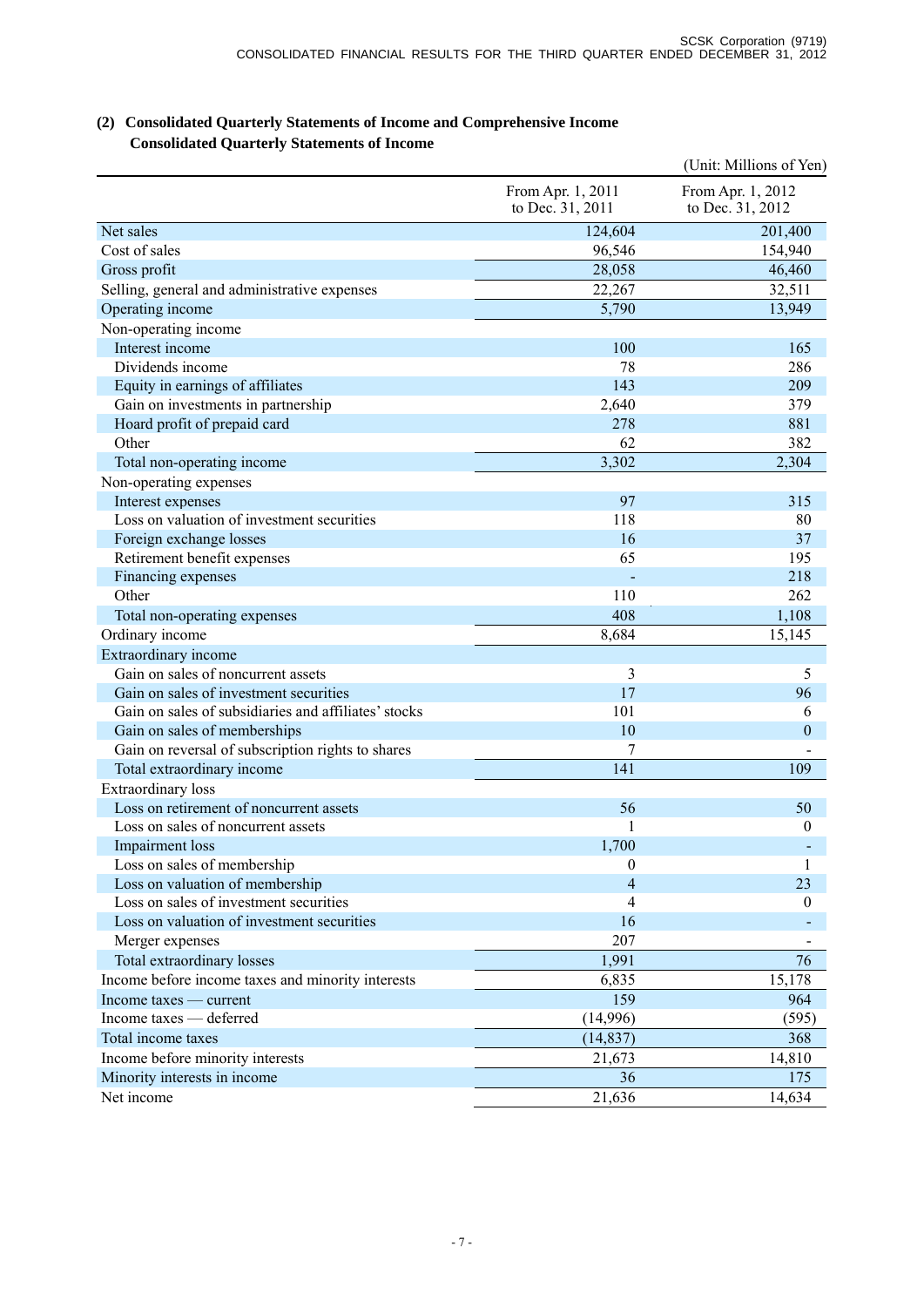# **Consolidated Quarterly Statements of Comprehensive Income**

|                                                                                        |                                       | (Unit: Millions of Yen)               |
|----------------------------------------------------------------------------------------|---------------------------------------|---------------------------------------|
|                                                                                        | From Apr. 1, 2011<br>to Dec. 31, 2011 | From Apr. 1, 2012<br>to Dec. 31, 2012 |
| Income before minority interests                                                       | 21,673                                | 14,810                                |
| Other comprehensive income                                                             |                                       |                                       |
| Valuation difference on available-for-sale securities                                  | (742)                                 | (187)                                 |
| Deferred gains or losses on hedges                                                     | 31                                    | 38                                    |
| Foreign currency translation adjustment                                                | (90)                                  | 69                                    |
| Gain or Loss on change in equity                                                       |                                       | 7                                     |
| Share of other comprehensive income of associates<br>accounted for using equity method | (25)                                  | 3                                     |
| Total other comprehensive income                                                       | (825)                                 | (68)                                  |
| Comprehensive income                                                                   | 20,847                                | 14,741                                |
| (Comprehensive income attributable to)                                                 |                                       |                                       |
| Comprehensive income attributable to owners of the<br>parent                           | 20,812                                | 14,563                                |
| Comprehensive income attributable to minority interests                                | 34                                    | 178                                   |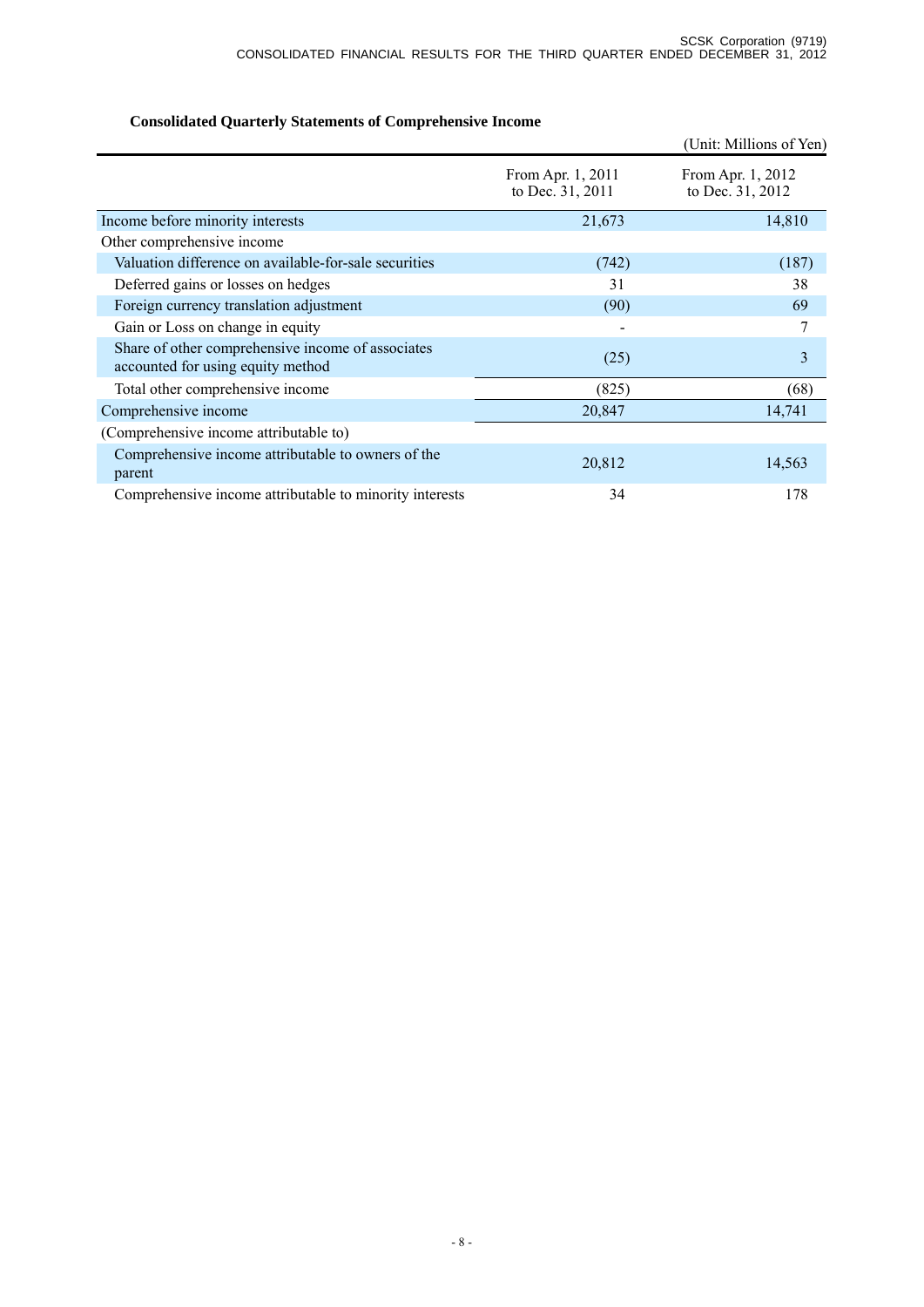## **(3) Consolidated Quarterly Statements of Cash Flows**

|                                                            |                                       | (Unit: Millions of Yen)               |
|------------------------------------------------------------|---------------------------------------|---------------------------------------|
|                                                            | From Apr. 1, 2011<br>to Dec. 31, 2011 | From Apr. 1, 2012<br>to Dec. 31, 2012 |
| Net cash provided by (used in) operating activities        |                                       |                                       |
| Income before income taxes and minority interests          | 6,835                                 | 15,178                                |
| Depreciation and amortization                              | 3,391                                 | 4,956                                 |
| Amortization of goodwill                                   | 67                                    | 82                                    |
| Impairment loss                                            | 1,700                                 |                                       |
| Increase (decrease) in allowance for doubtful accounts     | (69)                                  | (48)                                  |
| Increase (decrease) in provision for retirement benefits   | 16                                    | 711                                   |
| Decrease (increase) in prepaid pension costs               | (849)                                 | (224)                                 |
| Loss on retirement of noncurrent assets                    | 56                                    | 50                                    |
| Loss(gain) on sales of noncurrent assets                   | (1)                                   | (5)                                   |
| Loss (gain) on valuation of investment securities          | 135                                   | 80                                    |
| Loss (gain) on sales of investment securities              | (14)                                  | (99)                                  |
| Loss (gain) on sales of stocks of subsidiaries and         |                                       |                                       |
| affiliates                                                 | (101)                                 | (6)                                   |
| Equity in (earnings) losses of affiliates                  | (143)                                 | (209)                                 |
| Share-based compensation expenses                          | 20                                    | 1                                     |
| Interest and dividends income                              | (178)                                 | (452)                                 |
| Interest expenses paid on loans and bonds                  | 97                                    | 315                                   |
| Loss (gain) on investments in partnership                  | (2,640)                               | (379)                                 |
| Decrease (increase) in investment securities for sale      |                                       | (1, 921)                              |
| Decrease (increase) in notes and accounts receivable-trade | 5,872                                 | 5,288                                 |
| Decrease (increase) in inventories                         | 147                                   | (1,301)                               |
| Increase (decrease) in notes and accounts payable-trade    | (2, 854)                              | (2,281)                               |
| Increase (decrease) in deposits received of prepaid cards  | 1,196                                 | 3,637                                 |
| Directors' bonus payments                                  | (47)                                  | (65)                                  |
| Other, net                                                 | 1,355                                 | (7,868)                               |
| Subtotal                                                   | 13,993                                | 15,440                                |
| Interest and dividends income received                     | 323                                   | 564                                   |
| Interest expenses paid                                     | (24)                                  | (280)                                 |
| Income taxes paid refund                                   | (4,289)                               | 183                                   |
| Net cash provided by (used in) operating activities        | 10,003                                | 15,908                                |
| Net cash provided by (used in) investing activities        |                                       |                                       |
| Purchase of short-term investment securities               | (899)                                 | (3,299)                               |
| Proceeds from sales and redemption of securities           | 805                                   | 3,600                                 |
| Purchase of property, plant and equipment                  | (1, 457)                              | (7,932)                               |
| Proceeds from sales of property, plant and equipment       | 1,604                                 | 1                                     |
| Purchase of intangible assets                              | (1, 861)                              | (1, 879)                              |
| Purchase of investment securities                          | (13,918)                              | (198)                                 |
| Proceeds from sales and redemption of investment           |                                       |                                       |
| securities                                                 | 1,875                                 | 2,207                                 |
| Collection of short-term loans receivable                  | 46                                    | 1,357                                 |
| Proceeds from purchase of business                         | 169                                   |                                       |
| Proceeds from withdrawal of investments in partnership     | 5,412                                 | 569                                   |
| Payments for lease and guarantee deposits                  | (95)                                  | (85)                                  |
| Proceeds from collection of lease and guarantee deposits   | 55                                    | 93                                    |
| Other, net                                                 | (52)                                  | 249                                   |
| Net cash provided by (used in) investing activities        | (8,315)                               | (5,316)                               |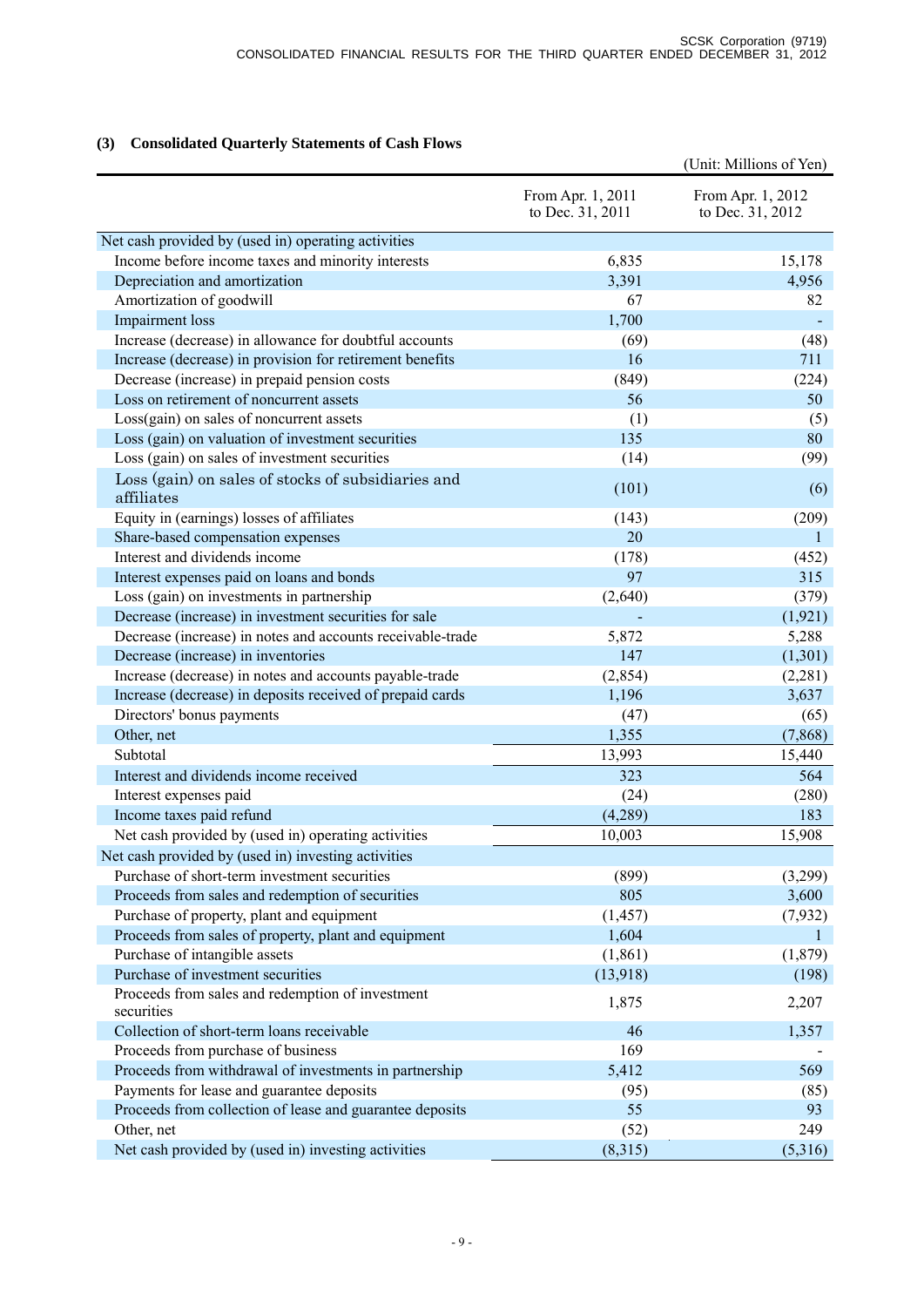|                                                                                                  |                                       | (Unit: Millions of Yen)               |
|--------------------------------------------------------------------------------------------------|---------------------------------------|---------------------------------------|
|                                                                                                  | From Apr. 1, 2011<br>to Dec. 31, 2011 | From Apr. 1, 2012<br>to Dec. 31, 2012 |
| Net cash provided by (used in) financing activities                                              |                                       |                                       |
| Proceeds from long-term loans payable                                                            |                                       | 20,000                                |
| Repayment of long-term loans payable                                                             | (2,515)                               | (7,500)                               |
| Proceeds from issuance of bonds                                                                  |                                       | 10,000                                |
| Repayments of lease obligations                                                                  | (846)                                 | (1,348)                               |
| Purchase of treasury stock                                                                       | (6)                                   | (30,081)                              |
| Proceeds from sales of treasury stock                                                            | 3                                     |                                       |
| Cash dividends paid                                                                              | (1,606)                               | (3,532)                               |
| Cash dividends paid to minority shareholders                                                     | (40)                                  | (83)                                  |
| Other, net                                                                                       |                                       | 2                                     |
| Net cash provided by (used in) financing activities                                              | (5,011)                               | (12, 542)                             |
| Effect of exchange rate change on cash and cash equivalents                                      | (69)                                  | 46                                    |
| Net increase (decrease) in cash and cash equivalents                                             | (3,392)                               | (1,904)                               |
| Cash and cash equivalents at beginning of period                                                 | 25,892                                | 63,661                                |
| Increase in cash and cash equivalents resulting from merger                                      | 31,648                                |                                       |
| Increase (decrease) in cash and cash equivalents resulting<br>from change of scope consolidation |                                       | (15)                                  |
| Cash and cash equivalents at end of period                                                       | 54,147                                | 61,742                                |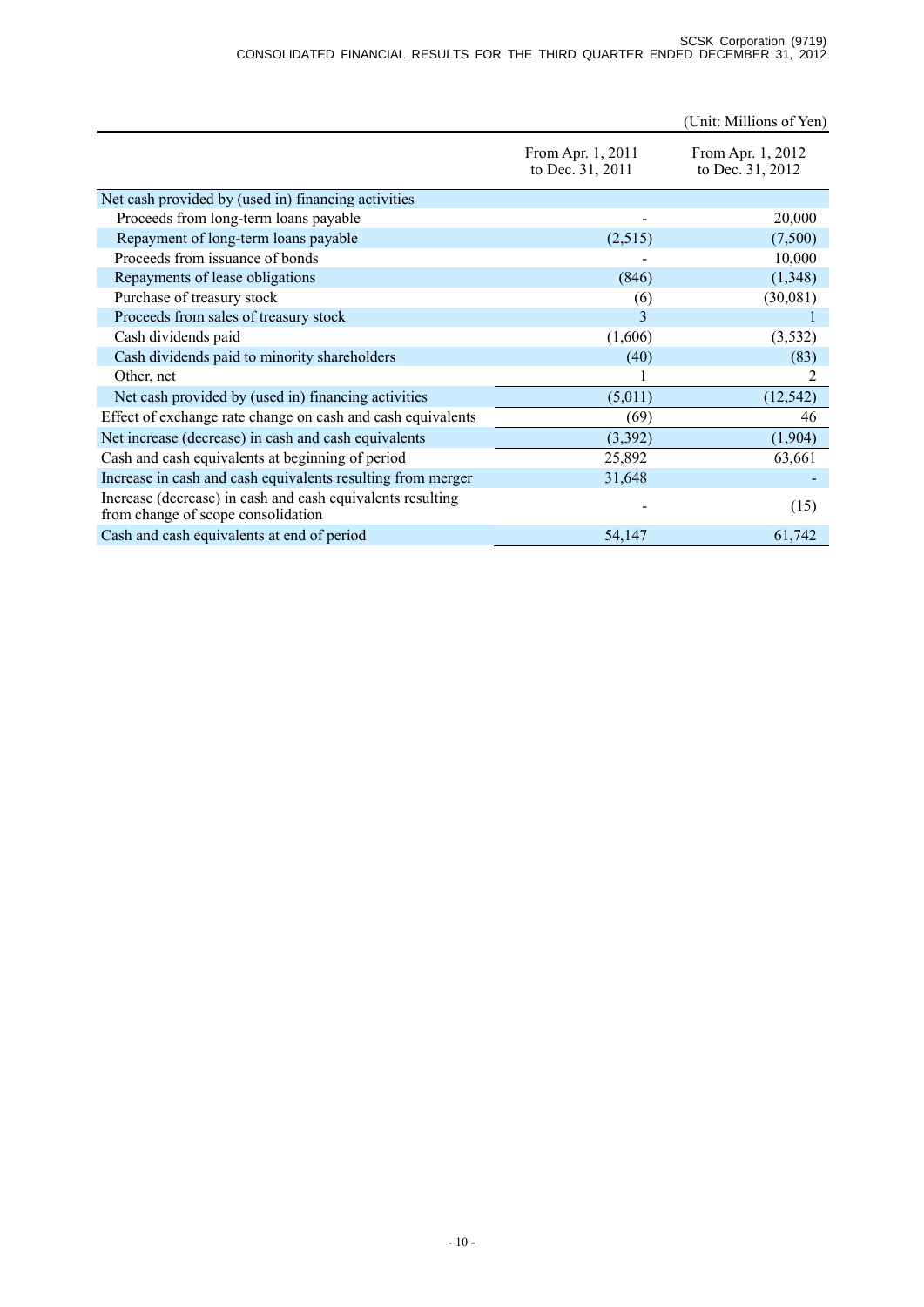## **(4) Notes regarding the Premise of a Going Concern**

No applicable items.

## **(5) Segment Information**

I. Third quarter of fiscal year ended March 31, 2012 (April 1, 2011 to December 31, 2011) Information on Sales, Income (Loss) by Reported Segment

(Unit: Millions of Yen)

|                                         | Industrial<br>Systems<br><b>Business</b> | Financial<br>Systems<br><b>Business</b> | Global<br>Systems<br><b>Business</b> | <b>Business</b><br>Solutions and<br>Cross-<br>Functional<br><b>Business</b> | <b>Business</b><br>Services | IT<br>Management | <b>IT Platform</b><br>Solutions | Prepaid Card<br><b>Business</b> |
|-----------------------------------------|------------------------------------------|-----------------------------------------|--------------------------------------|-----------------------------------------------------------------------------|-----------------------------|------------------|---------------------------------|---------------------------------|
| Sales                                   |                                          |                                         |                                      |                                                                             |                             |                  |                                 |                                 |
| (1) Outside customers                   | 29,545                                   | 19,254                                  | 8,884                                | 6,278                                                                       | 7,797                       | 14,204           | 37,366                          | 742                             |
| (2) Inter-segment sales or<br>transfers | 1,613                                    | 57                                      | 292                                  | 1,162                                                                       | 292                         | 3,360            | 1,756                           | 52                              |
| Total                                   | 31,159                                   | 19,312                                  | 9,177                                | 7,441                                                                       | 8,089                       | 17,565           | 39,123                          | 794                             |
| Segment income                          | 1,120                                    | 1,461                                   | 1,200                                | 115                                                                         | 64                          | 1,171            | 1,075                           | 128                             |

|                                            | Others | Total   | Adjustments<br>(Note 1) | Amounts<br>Reported in the<br>Consolidated<br>Financial<br><b>Statements</b><br>(Note 2) |
|--------------------------------------------|--------|---------|-------------------------|------------------------------------------------------------------------------------------|
| Sales                                      |        |         |                         |                                                                                          |
| (1) Outside customers                      | 529    | 124,604 |                         | 124,604                                                                                  |
| Inter-segment sales or<br>(2)<br>transfers | 6      | 8,595   | (8, 595)                |                                                                                          |
| Total                                      | 536    | 133,199 | (8, 595)                | 124,604                                                                                  |
| Segment income                             | 182    | 6,519   |                         | 5,790                                                                                    |

Notes: Adjustments are as follows:

1. The adjustment of (¥ 729million) to segment income represents general corporate expenses that have not been allocated to the reported segments.

2. Segment income has been reconciled to operating income in the consolidated income statement.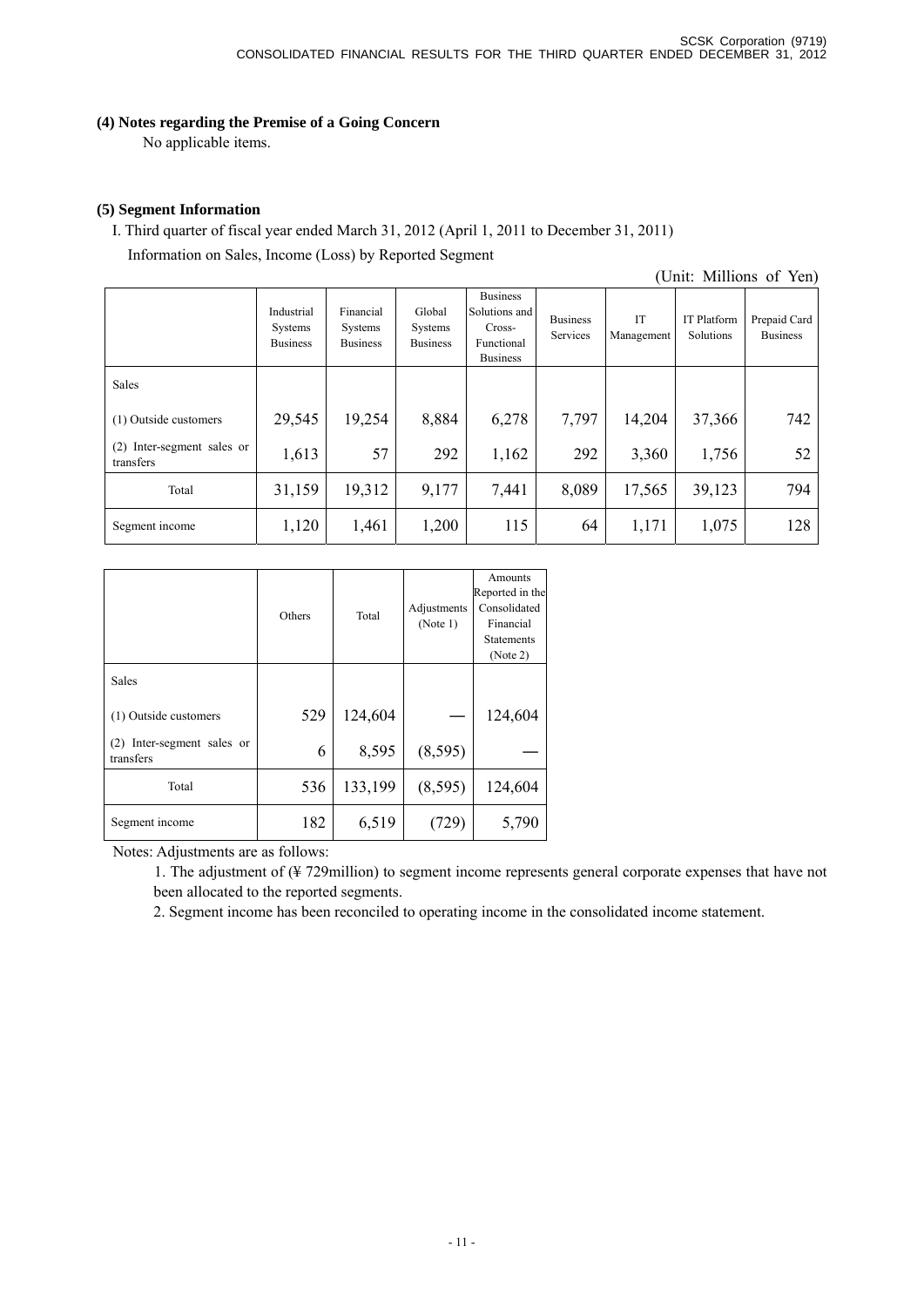II. Third quarter of fiscal year ending March 31, 2013 (April 1, 2012 to December 31, 2012)

1) Information on Sales, Income (Loss) by Reported Segment

(Unit: Millions of Yen)

|                                         | Industrial<br>Systems<br><b>Business</b> | Financial<br>Systems<br><b>Business</b> | Global<br>Systems<br><b>Business</b> | <b>Business</b><br>Solutions and<br>Cross-<br>Functional<br><b>Business</b> | <b>Business</b><br>Services | IT<br>Management | <b>IT Platform</b><br>Solutions | Prepaid Card<br><b>Business</b> |
|-----------------------------------------|------------------------------------------|-----------------------------------------|--------------------------------------|-----------------------------------------------------------------------------|-----------------------------|------------------|---------------------------------|---------------------------------|
| Sales                                   |                                          |                                         |                                      |                                                                             |                             |                  |                                 |                                 |
| (1) Outside customers                   | 48,673                                   | 37,358                                  | 9,062                                | 11,888                                                                      | 23,192                      | 28,326           | 39,765                          | 2,572                           |
| (2) Inter-segment sales or<br>transfers | 1,880                                    | 175                                     | 944                                  | 2,996                                                                       | 1,016                       | 5,864            | 3,822                           | 109                             |
| Total                                   | 50,553                                   | 37,534                                  | 10,006                               | 14,885                                                                      | 24,209                      | 34,190           | 43,588                          | 2,681                           |
| Segment income                          | 3,485                                    | 3,207                                   | 1,439                                | 969                                                                         | 690                         | 2,230            | 2,016                           | 573                             |

|                                            | Others | Total   | Adjustments<br>(Note 1) | Amounts<br>Reported in the<br>Consolidated<br>Financial<br><b>Statements</b><br>(Note 2) |
|--------------------------------------------|--------|---------|-------------------------|------------------------------------------------------------------------------------------|
| <b>Sales</b>                               |        |         |                         |                                                                                          |
| (1) Outside customers                      | 560    | 201,400 |                         | 201,400                                                                                  |
| Inter-segment sales or<br>(2)<br>transfers | 12     | 16,823  | (16, 823)               |                                                                                          |
| Total                                      | 573    | 218,224 | (16, 823)               | 201,400                                                                                  |
| Segment income                             | 178    | 14,792  | (842)                   | 13,949                                                                                   |

Notes: Adjustments are as follows:

1. The adjustments of (¥842 million) to segment income represent general corporate expenses that have not been allocated to the reported segments.

2. Segment income has been reconciled to operating income in the consolidated income statement.

### **2) Changes in reported segments**

Effective the first-quarter period under review SCSK reorganized its reported segments. Seven of its previous eight reported segments (excluding Prepaid Card, which remains unchanged), as well as business at domestic branches included in the Other segment, were reorganized into seven new reported segments. The seven segments subject to reorganization were: Distribution & Manufacturing System Solution, Financial System and ERP Solution, Global Solution, IT Platform Solution, Systems Development, IT Management, and BPO. The seven new reported segments after the reorganization are: Industrial Systems Business, Financial Systems Business, Global Systems Business, Business Solutions and Cross-Functional Business, Business Services, IT Management, and IT Platform Solutions. The reorganization aims to further accelerate business integration following the merger with CSK Corporation on October 1, 2011, while also strengthening the framework for pursuing the three strategies identified in SCSK's business plan, namely, pursuing cross-selling, strengthening cloud solution business, and expanding global solution business.

Some of the new reported segments are organized by industry, while some are organized by function. By industry, Industrial Systems Business generally encompasses systems development business for all customers other than financial institutions, while Financial Systems Business covers systems development business for